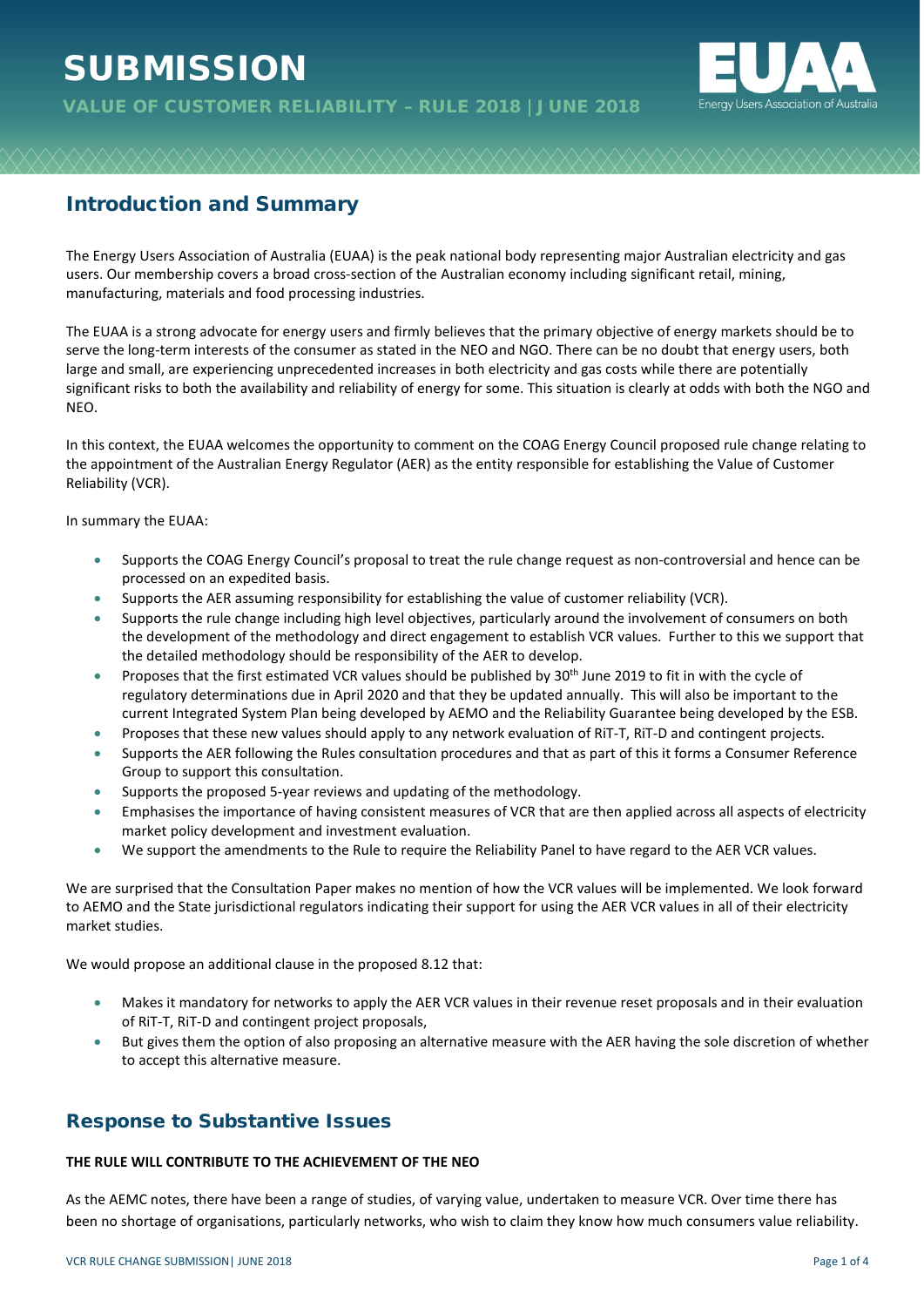

Unfortunately, these values were generally derived from desktop studies or very limited consumer surveys<sup>[1](#page-1-0)</sup>. These proponents then use these values to justify additional investment that may or may not be in the long-term interests of consumers. There is a common view amongst energy users that higher values have been in the long-term interests of the networks expanding their regulated asset base.

The EUAA welcomed the AEMO analysis in 2014 and a number of our members actively participated in it. It was the first comprehensive study that actually engaged directly with a range of consumers. Unfortunately, this study was not followed-up and this left a vacuum in how these measures might change over time. The EUAA, along with many other stakeholders, have been expressing the need for updated estimates for some years.

Importantly, there have been significant changes in the nature of the electricity market in recent years. The concept of reliability is changing with increased distributed generation, back-up generation and batteries. Consumers who would have experienced an interruption in the past may now not know one has occurred because of these developments. As a result, they may have a quite a different view of what they are prepared to pay for 'reliability' compared to say 5-10 years ago. Nonnetwork solutions tailored to the particular consumer have provided a more efficient solution to reliability concerns than network-wide solutions involving additional capex.

Therefore, our members welcome the forthcoming work by the AER to update these AEMO estimates and look forward to being actively involved in both the development of the methodology and the completion of any subsequent surveys.

### **TREATMENT AS A NON-CONTROVERSIAL RULE CHANGE**

The EUAA agrees with the Commissions conclusion that the rule change request is a request for a non-controversial rule because it is unlikely to have a significant effect on the NEM.

## **RESPONSIBILITY FOR ESTABLISHING VCRS**

We believe that it is important to have one national body responsible for establishing VCRs.

We agree with the COAG Energy Council that the AER is the appropriate body to undertake the VCR estimation. This role is consistent with the AER's statutory functions as VCR values have a significant influence on its network regulatory functions.

#### **METHODOLOGY**

The EUAA believes there is value in the NER providing an explicit objective for the AER in calculating VCRs. We would suggest something like the AEMC proposed words around:

"…developing a methodology and calculate VCRs that are fit for purpose for the current and potential uses of VCRs"

We would also include the following words in the rule change request:

- When updating VCR estimates and reviewing the methodology the AER should have regard to the current and potential uses of VCRs.
- The methodology should include direct customer engagement, such as through surveys, to determine the VCR.

<span id="page-1-0"></span>VCR RULE CHANGE SUBMISSION | JUNE 2018 Page 2 of 4 <sup>1</sup> See for example the **Houston Kemp study used to try to justify** very large VCR values for the Sydney CBD as part of the IPART [review of transmission reliability standards in NSW in 2016.](https://bit.ly/2sAuoWP)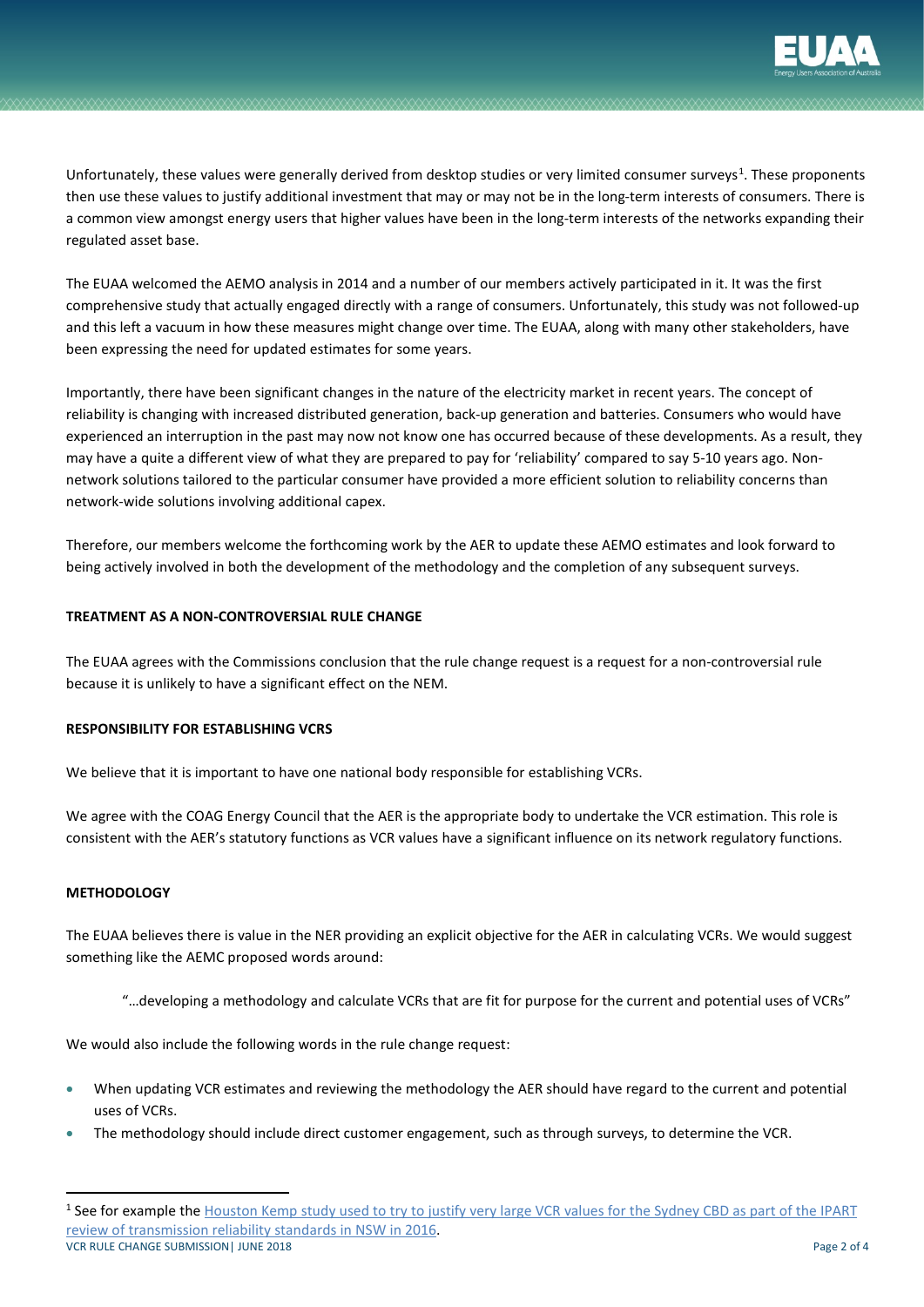

• In considering the granularity of VCR estimates the AER should be required to develop VCRs to reflect the range and geographic locations of customers in each network."

We believe these will assist in driving greater inclusion of direct customer engagement in the process. We do not want to see policy driven by network-provided desktop studies.

We believe that given the complexity of the methodology (for both initial measurement and updates), the details are best left to the AER rather than being set though a complex and time-consuming rule change process.

# Timing for reviews and updates of VCRs

Ideally this VCR review should have begun some years ago so that it would apply to the next round of regulatory determinations in April 2019 for the NSW and ACT distributors, TasNetworks and PWC. However, given our support for the AER following the Rules consultation process (see below), this will not be possible.

Nevertheless, we question whether a December 2019 date for the AER to publish the first estimated VCRs is early enough for application for the next round of decisions for South Australia and Queensland distributors due in April 2020. These networks will be submitting their proposals in January 2019 with the AER Draft Decision in September 2019 and revised network proposal submitted in December 2019.

Under the timetable for the current Rate of Return review the AER will publish its revised Guideline in December 2018. Given this revised Guideline will provide a relatively mechanistic approach to determining a network's WACC, it will be relatively easy to apply to the current round of regulatory determinations in April 2019.

By contrast, the VCR value is an integral input into the network's proposal, particularly the level of capital expenditure it is seeking approval for. We expect that it will be a much more complex exercise to change VCR values than to change a WACC. While best practice capital evaluation would include networks using a range of VCR scenarios, there may still be some work involved in revising a network's revenue proposal. For this reason, we would propose that the AER publish its first estimated VCRs by 30<sup>th</sup> June 2019. We think that it should be possible to undertake the required consultation in that time period.

Finally, we would note that there is considerable scope to apply these new VCR numbers to NSW and ACT distributors, TasNetworks and PWC outside of the formal revenue reset process. This is because they can be applied to the networks' expanded RiT-T and RiT-D and contingent project evaluations.

We agree with a five yearly review period and an annual adjustment.

## **PROCESS FOR DEVELOPING METHODOLOGY**

Development of VCR measures that reflect the range of consumers, the range of geographic locations and the range of reliability measures will mean a very complex methodology. For this reason, we support the AER using the Rules Consultation Procedures. We also support the need for consultation with AEMO and the Reliability Panel.

Most importantly we believe there should be explicit reference to the need for extensive consumer consultation as the methodology is developed. Consumers are used to seeing other parties, such as networks, tell them how much reliability is worth. This AER process needs to engage directly with consumers in developing the methodology so that consumers have confidence in the process and the outcome. As part of this process we would support the AER setting up a Consumer Reference Group to provide input, along the model currently being used by the AER for the rate of return guideline review.